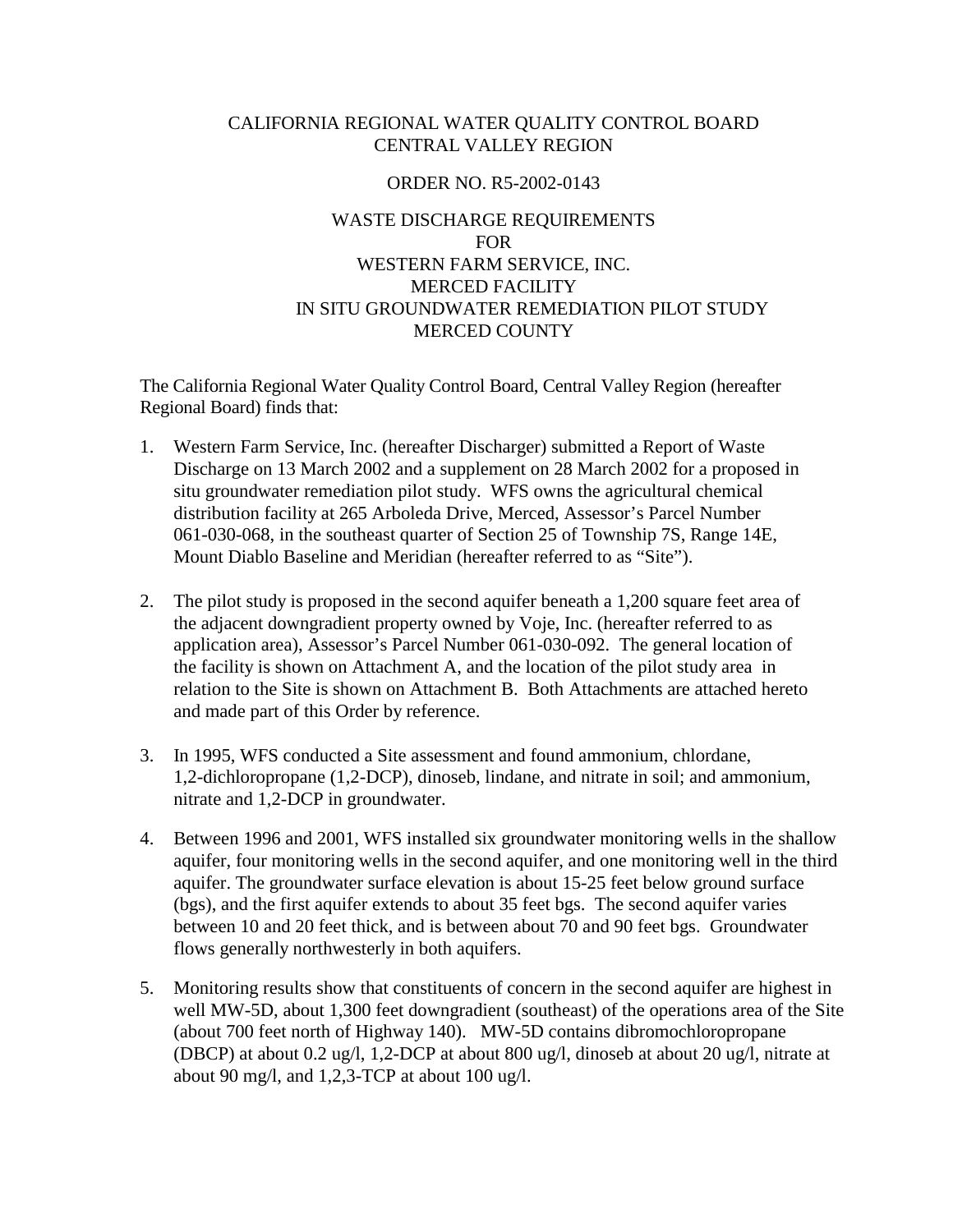- 6. On 29 September 1997, the Executive Officer issued Monitoring and Reporting Program (MRP) No. 97-809 requiring groundwater monitoring. This MRP continues in effect and is separate from the MRP required as part of this Order to specifically evaluate the results of this pilot study.
- 7. The pilot study is intended to demonstrate effective remediation of nitrate, 1,2-DCP, and 1,2,3-TCP in the second aquifer. The pilot study consists of a single injection of Hydrogen Releasing Compound (HRC®), a proprietary polylactate product, into the second aquifer through 32 injection points within the application area. As documented in various conference proceedings, HRC® has been successful in degrading nitrate and chlorinated organic compounds in groundwater in situ. About four pounds of HRC® is proposed per linear foot of aquifer depth, and the aquifer is about 10 feet thick in the application area. Target constituents are in greatest concentration in the application area downgradient of the Site. The application area and injection grid are illustrated on Attachment B.
- 8. Sustained microbial growth requires carbon, nitrogen, phosphorous and trace minerals. The ratio of carbon to nitrogen in bacterial cell mass is between 5:1 and 4:1 on a molar basis. Microbial growth stimulated by the HRC® may deplete nitrogen in the application area to the extent that it limits further degradation. Phosphorous and trace minerals are required in small amounts and are not expected to be limiting in groundwater systems.
- 9. If nitrogen species in the groundwater in the application area decline to less than 5 mg/l, Discharge Specification B.1 of this Order allows the Discharger to introduce a limited amount of nitrogen within the application area to maintain biological activity.
- 10. Byproducts of the HRC® injection could include ammonium, carbon dioxide, reduced forms of sulfate such as hydrogen sulfide, and breakdown products of 1,2-DCP and 1,2,3-TCP, such as 3-chloropropene, propene, chloroethane, methane, or chloride. Of these byproducts, ammonium, hydrogen sulfide, 3-chloropropene, propene, chloroethane, and methane are expected to be intermediate compounds subsequently converted to nitrate, dinitrogen gas, sulfate, and carbon dioxide as the pilot study progresses.
- 11. The Discharger provided an analysis of a mixture of HRC® and deionized water (1:1 ratio) analyzed for metals and minerals. Most constituents were not detected, and had detection limits below water quality objectives. The following metals were detected at concentrations above water quality objectives, or were not detected and had detection limits that were above water quality objectives: arsenic, cadmium, lead, selenium, sodium, thallium, and vanadium. The Discharger will analyze background groundwater samples in the application area and in downgradient well MW-7D for these and other metals, general minerals, and carbon compounds prior to injection and during the pilot study.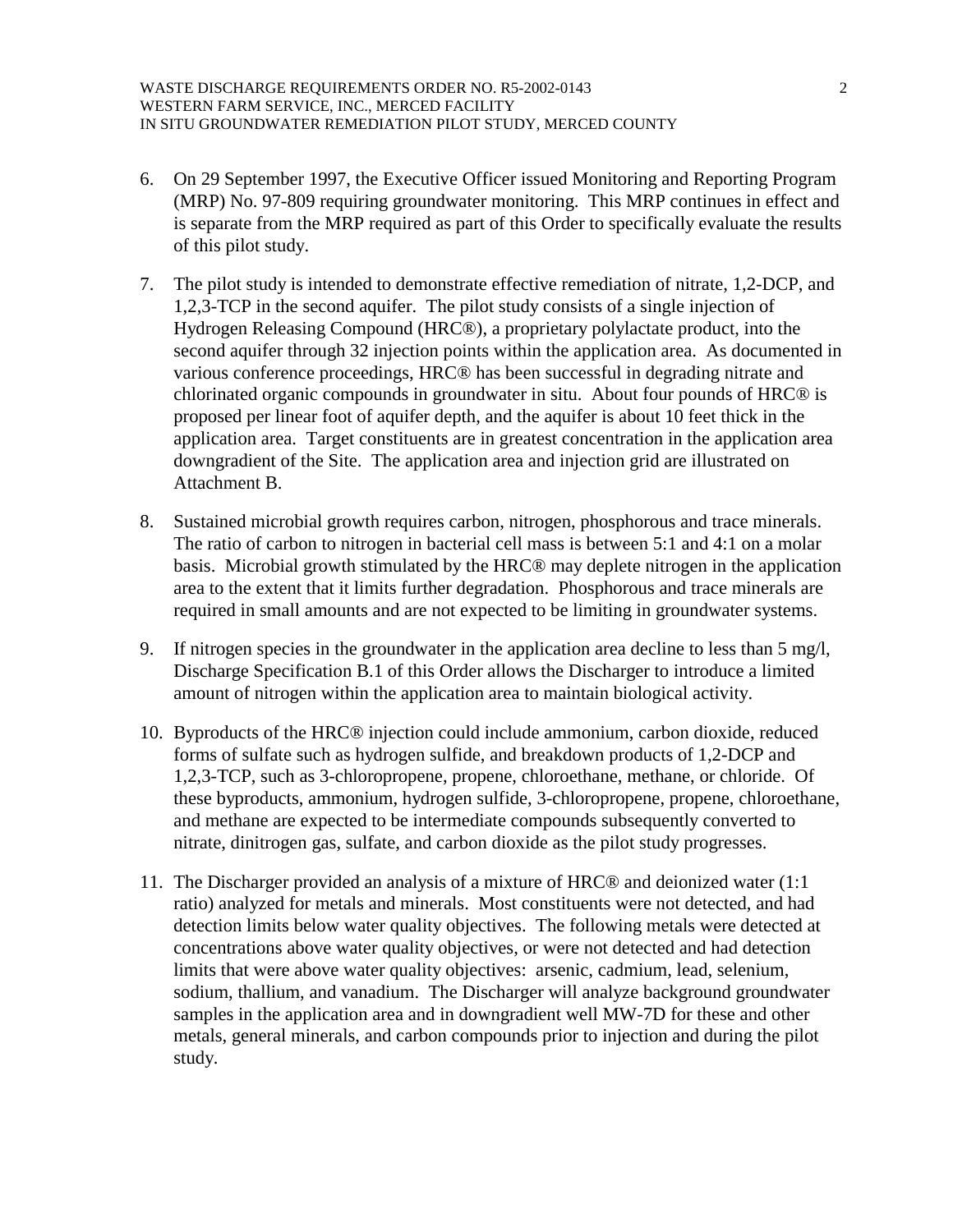- 12. Groundwater velocity is about one and one-half to four feet per day, and calculations project that a conservative ion such as chloride could reach well MW-7D, about 1,100 feet downgradient of the application area, about one year after the injection event.
- 13. One monitoring well is within the application area (MW-11D) and one is directly downgradient of the application area (MW-5D). These two wells, plus MW-4D, about 700 feet upgradient of the application area, and MW-7D, about 1,100 feet downgradient, will be used to document the progress of the pilot study by regular sampling according to the schedule in the attached Monitoring and Reporting Program. In addition, grab groundwater samples will be obtained at least annually in the area between MW-5D and MW-7D before the pilot study is concluded to assess the lateral extent of the treatment zone.
- 14. The Discharger will monitor the downgradient domestic well at 5510 East Highway 140 (owned by Mr. John Hernandez) quarterly for general minerals, metals, volatile organic compounds, fumigants, nitrate, and ammonium for the duration of the pilot study and one year thereafter. For four consecutive sampling events, the Discharger will obtain split samples and send one of the sample sets to a California certified laboratory of Mr. John Hernandez' choice for analyses of the above constituents.
- 15. The Discharger will replace the domestic well at 5510 East Highway 140 with a well deeper than 200 feet, will properly abandon the existing well, and has agreed to provide bottled water to the household at 5510 East Highway 140 for one year after the domestic well is replaced.
- 16. In the event general minerals, metals, total organic carbon, or treatment byproducts exceed the background concentration of these constituents in downgradient well MW-7D, a contingency plan is required to address the exceedance. Background levels are based on the 90% upper confidence limit of the statistical average of background monitoring data for these constituents.
- 17. The Discharger provided aquifer test data and boring logs obtained from extensive aquifer characterization work performed at the General Electric Kendall facility (Kendall) about two miles east of the Site. Using hydraulic conductivity and transmissivity values obtained from the Kendall Site, the Discharger provided a model showing that groundwater extracted from wells MW-5D or MW-7D at 50 gallons per minute is expected to contain the HRC application area and plume, if necessary. Comparison of boring logs from the WFS Site with boring logs from the Kendall Site shows that the stratigraphy of the two Sites are closely correlated and transmissivity in the second aquifer is expected to be similar at both Sites.
- 18. The pilot study will conclude when the concentration of general minerals, metals, and organic carbon within the aquifer beneath the application area are less than or equal to pre-injection conditions. Based on the previous pilot studies utilizing HRC® to degrade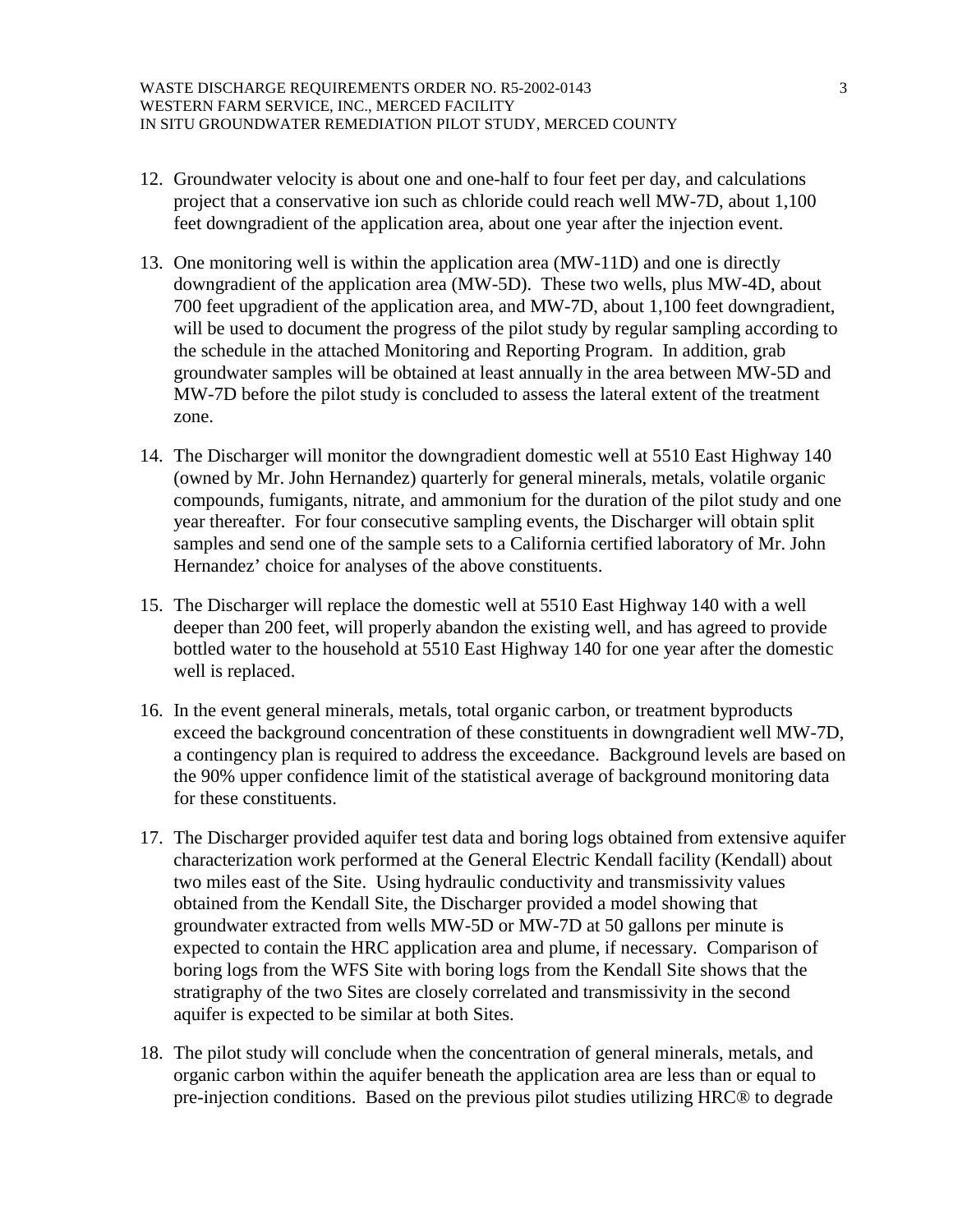chlorinated organic compounds, the pilot study is estimated to be complete within three years of implementation. The effectiveness of the remediation system may be evaluated before pre-injection conditions are attained.

- 19. The closest water supply well is approximately 500 feet cross-gradient from the application area. The Discharger has replaced many of the domestic supply wells that were less than 200 feet deep and within 2,000 feet downgradient of the WFS facility (about 1,000 feet downgradient of the application area) with wells extending to 400 feet bgs. Although not all well owners have yet accepted WFS' offer to replace their wells, WFS is providing bottled water to those owners.
- 20. The injection to waters of the State is subject to regulation under the California Water Code. This Order authorizes the Discharger to inject HRC® and nitrogen into groundwater subject to specific discharge requirements.
- 21. The *Water Quality Control Plan for the Sacramento River and San Joaquin River Basins, Fourth Edition,* (hereafter Basin Plan) designates beneficial uses, establishes water quality objectives, contains implementation plans and policies for protecting waters of the basin, and incorporates by reference plans and policies adopted by the State Board. Pursuant to Section 13263(a) of the California Water Code, waste discharge requirements must implement the Basin Plan.
- 22. Surface water drainage is to the San Joaquin River. The beneficial uses of the San Joaquin River are municipal and domestic supply; agricultural supply; process and service industrial supply; water contact recreation; noncontact water recreation; warm and cold freshwater habitat, migration, spawning, and wildlife habitat.
- 23. The beneficial uses of underlying groundwater are domestic, municipal, agricultural, and industrial service and process water supply.
- 24. Surrounding land uses are agricultural, agricultural-residential, and industrial.
- 25. State Water Resources Control Board (SWRCB) Resolution No. 68-16 (hereafter Resolution 68-16 or the "Antidegradation Policy") requires the Board in regulating the discharges to maintain high quality waters of the state until it is demonstrated that any change in quality will be consistent with maximum benefit to the people of the State, will not unreasonably affect beneficial uses, and will not result in water quality less than that described in plans and policies (e.g., quality that exceeds water quality objectives). Temporal degradation of groundwater by the HRC® injection may occur. Such degradation is consistent with Resolution 68-16 since (1) the purpose is to accelerate and enhance remediation of unacceptable concentrations of several waste constituents and such remediation will benefit the people of the state; (2) the discharge facilitates a pilot project to evaluate the effectiveness of cleanup technology in accord with State Water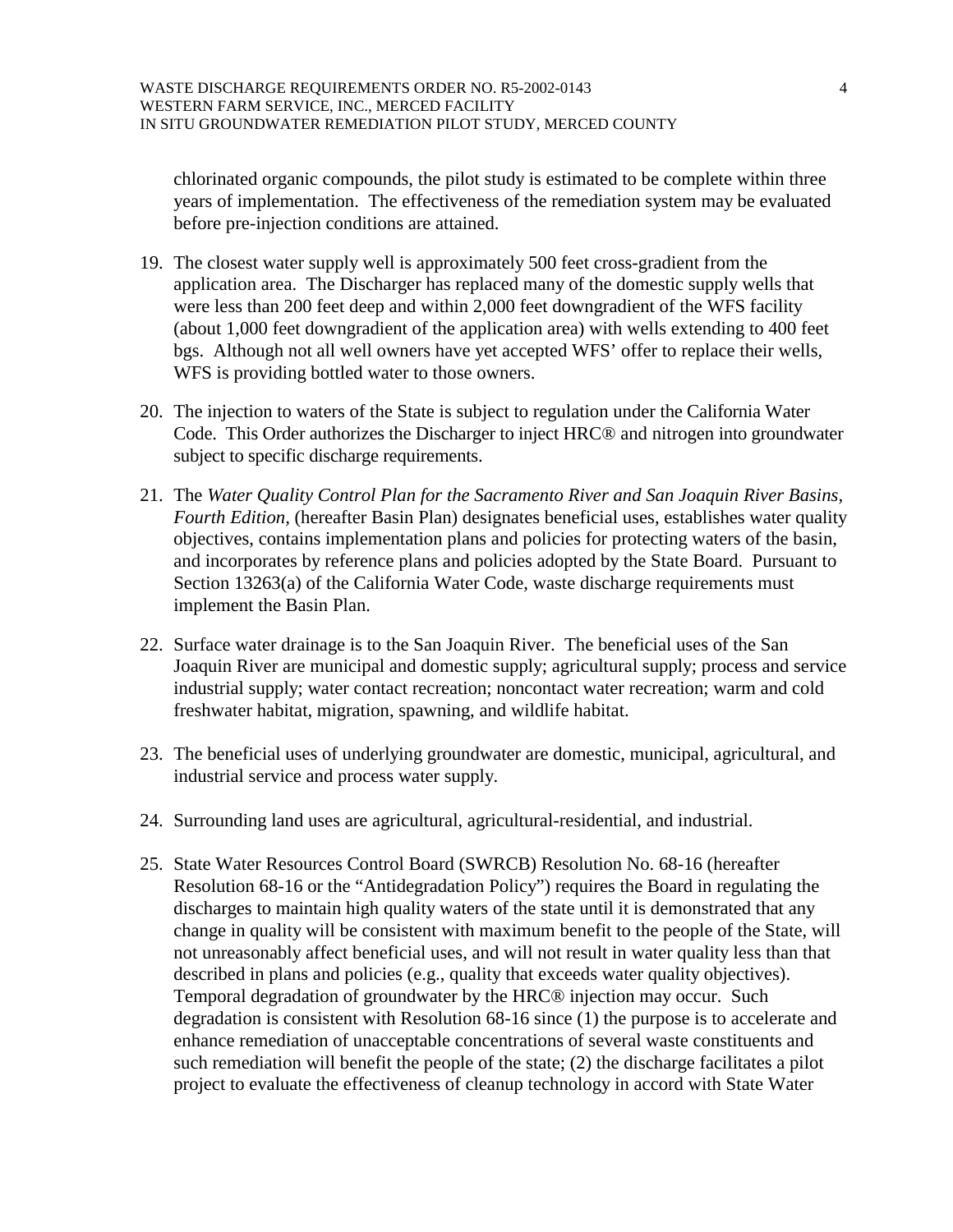Resources Control Board Resolution 92-49 and is limited in scope and duration; (3) best practicable treatment, including adequate monitoring and contingency plans to assure protection of water quality are required; and (4) the injection will not cause water quality objectives to be exceeded beyond the duration of the project.

26. Section 13267(b) of California Water Code provides that:

In conducting an investigation specified in subdivision (a), the regional board may require that any person who has discharged, discharges, or is suspected of having discharged or discharging, or who proposes to discharge within its region, or any citizen or domiciliary, or political agency or entity of this state who has discharged, discharges, or is suspected of having discharged or discharging, or who proposes to discharge waste outside of its region that could affect the quality of the waters of the state within its region shall furnish, under penalty of perjury, technical or monitoring program reports which the board requires. The burden, including costs of these reports, shall bear a reasonable relationship to the need for the reports and the benefits to be obtained from the reports. In requiring those reports, the regional board shall provide the person with a written explanation with regard to the need for the reports, and shall identify the evidence that supports requiring that person to provide the reports.

The technical reports required by this Order and the attached Monitoring and Reporting Program No. R5-2002-0143 are necessary to assure compliance with these waste discharge requirements.

- 27. The California Department of Water Resources sets standards for the construction and destruction of groundwater wells, as described in *California Well Standards Bulletin 74-90* (June 1991) and *Water Well Standards: State of California Bulletin 94-81* (December 1981). These standards, and any more stringent standards adopted by the State or County pursuant to California Water Code Section 13801, apply to all monitoring wells.
- 28. Issuance of this Order is an action to assure the restoration of the environment and is, therefore, exempt from the provisions of the California Environmental Quality Act (Public Resources Code, Section 21000, et seq.), in accordance with Section 15308 and 15330, Title 14, California Code of Regulations (CCR).
- 29. This discharge is exempt from the requirements of *Consolidated Regulations for Treatment, Storage, Processing, or Disposal of Solid Waste,* as set forth in Title 27, CCR, Section 20005, et seq., (hereafter Title 27). The exemption pursuant to Section 20090(b), is based on the following:
	- a. The Board is issuing waste discharge requirements,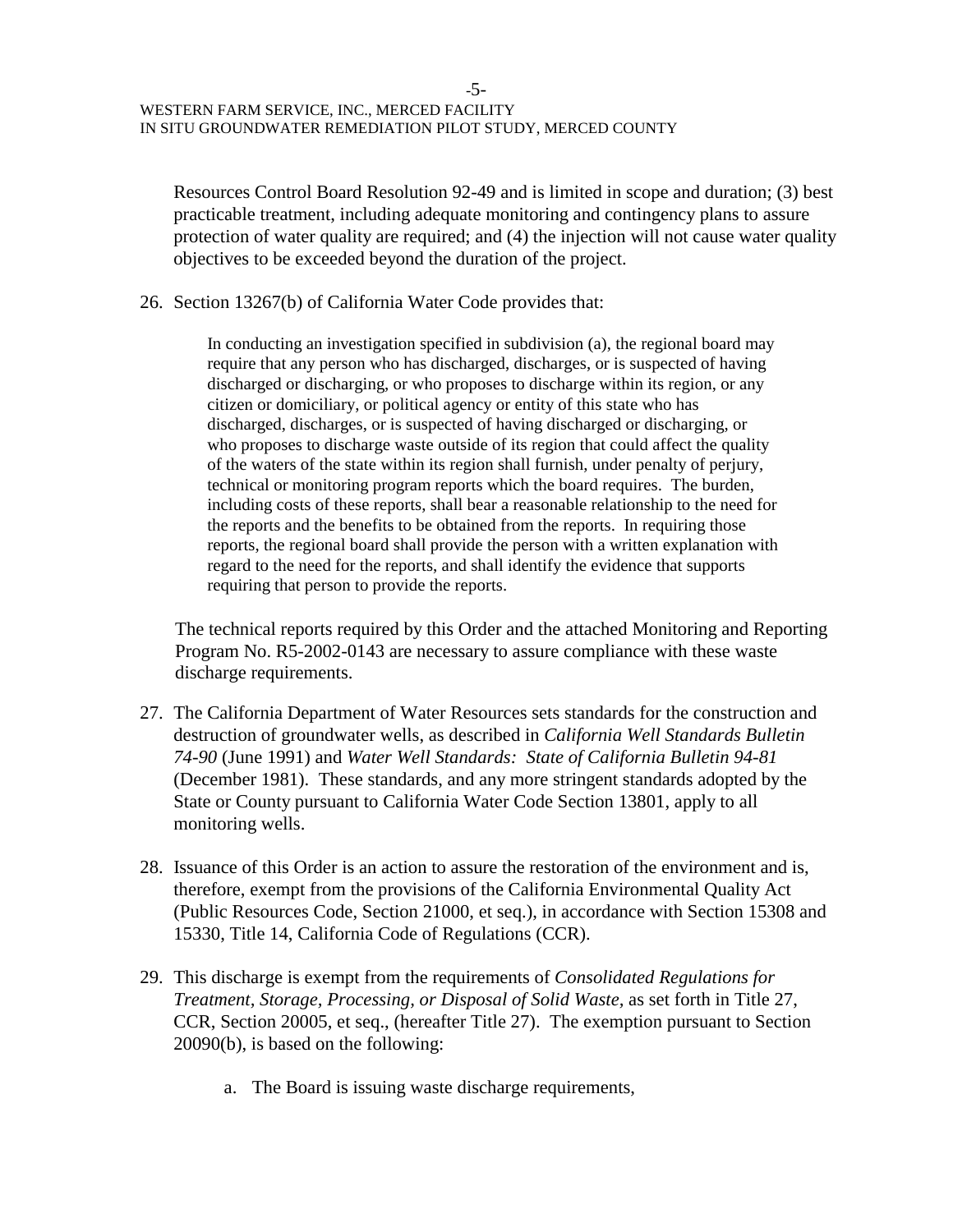-6- WESTERN FARM SERVICE, INC., MERCED FACILITY IN SITU GROUNDWATER REMEDIATION PILOT STUDY, MERCED COUNTY

- b. The discharge complies with the Basin Plan, and
- c. The wastewater does not need to be managed according to Title 22 CCR, Division 4.5, and Chapter 11, as a hazardous waste.
- 30. Pursuant to California Water Code Section 13263(g), discharge is a privilege, not a right, and adoption of this Order does not create a vested right to continue the discharge.
- 31. All the above and the supplemental information and details in the attached Information Sheet, which is incorporated by reference herein, were considered in establishing the following conditions of discharge.The Discharger and interested persons were notified of intent to prescribe waste discharge requirements for this discharge.
- 32. In a public meeting, all comments pertaining to the discharge were heard and considered.

**IT IS HEREBY ORDERED** that, pursuant to Sections 13263 and 13267 of the California Water Code, Western Farm Service, Inc., its agents, successors, and assigns, in order to meet the provisions contained in Division 7 of the California Water Code and regulations adopted hereunder, shall comply with the following while conducting the above-described pilot project:

*[Note: Other prohibitions, conditions, definitions, and some methods of determining compliance are contained in the attached "Standard Provisions and Reporting Requirements for Waste Discharge Requirements" dated 1 March 1991, incorporated herein.]* 

### **A. Discharge Prohibitions**

- 1. The injection of other than HRC® and nitrogen is prohibited.
- 2. Discharge of waste classified as 'hazardous' under Section 2521 of Title 23, CCR, or as 'designated' under Section 13173 of California Water Code is prohibited.
- 3. Discharge of HRC® or nitrogen at a location or in a manner different from that described in Finding Nos. 2, 7, and 9 is prohibited.

# **B. Discharge Specifications**

1. If the sum of the concentration of dissolved inorganic nitrogen species (nitrate, nitrite, and ammonium) expressed as nitrogen declines to less than 5 mg/l within the application area, as measured in wells MW-5D or MW-11D, the Discharger may add nitrogen to the application area as follows: addition of nitrogen to groundwater shall not exceed a molar concentration of 25% of the molar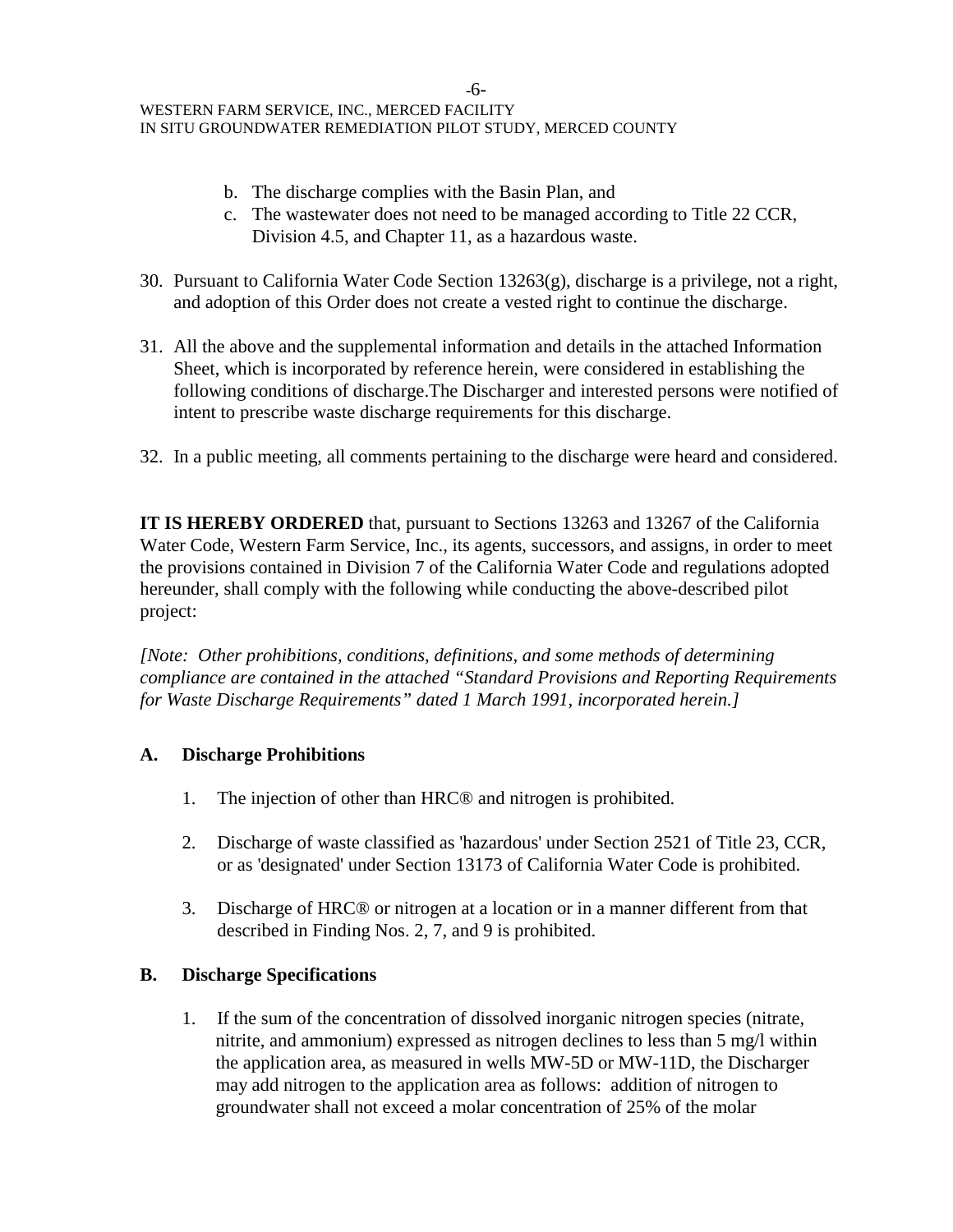concentration of total organic carbon measured in the aquifer in the application area.

- 2. This Order allows discharge of HRC® into the application area and of nitrogen under the conditions defined in Discharge Specification B.1. No other products shall be discharged.
- 3. No waste constituent shall be released or discharged, or placed where it will be released or discharged, in a concentration or in a mass that causes violation of the Groundwater Limitations.

# **C. Groundwater Limitations**

- 1. During the pilot study, the Discharger shall not cause more than a five percent increase above background conditions of chloride within the application area as defined in Provisions D.3. and D.6.a., and as measured in a single sampling event, subject to confirmation. Based on limited pre-injection groundwater samples, background concentrations of chloride in the application area range from 52 to 56 mg/l.
- 2. At downgradient well MW-7D, the Discharger shall not cause an increase in any groundwater constituent above background conditions as described in Provisions D.3 and D.6.b.
- 3. An initial estimate of background conditions is provided in Attachment C, which is attached hereto and made part of this Order.
- 4. When the pilot study is concluded, groundwater quality in the application area shall at least meet background concentrations in the application area as defined by background analyses in well MW-5D or well MW-11D and as described in Provision D.3 and D.6.a.
- 5. The Discharger shall not cause the groundwater to contain taste and odor producing substances in concentrations that cause nuisance or adversely affect beneficial uses.

# **D. Provisions**

1. The Discharger shall notify Board staff a minimum of two weeks prior to the injection of HRC®.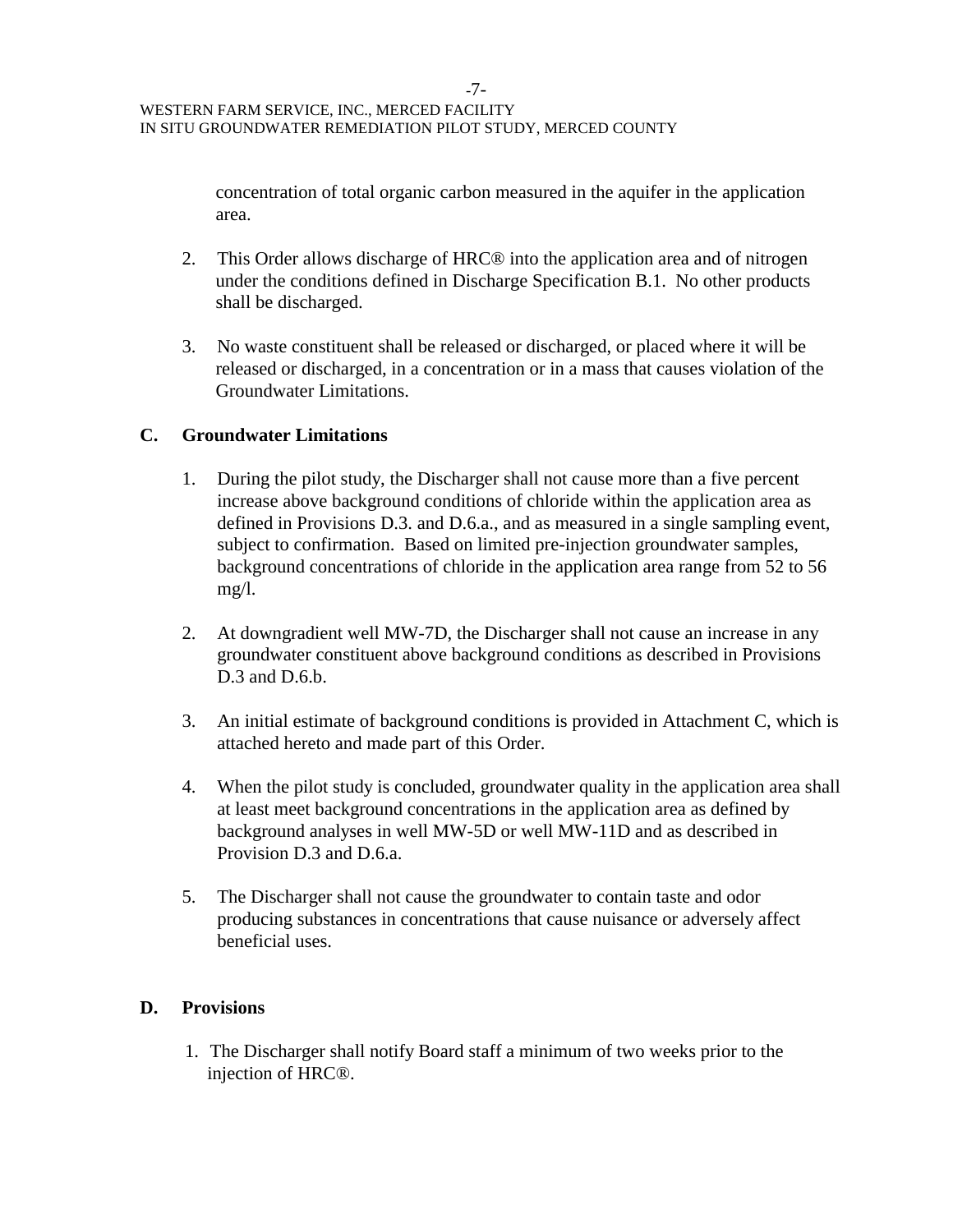- 2. Metal analyses shall include antimony, arsenic, beryllium, cadmium, trivalent and hexavalent chromium, cobalt, lead, mercury, molybdenum, nickel, selenium, silver, thallium, and vanadium. General mineral analyses shall include alkalinity, hardness, pH, electrical conductivity, total dissolved solids, ammonium, calcium, chloride, copper, iron, magnesium, manganese, nitrate, nitrite, sodium, sulfate, sulfide, and zinc.
- 3. Prior to injection of HRC®, the Discharger shall obtain background water quality data for general minerals, metals, and total organic carbon from either of the application area wells MW-5D or MW-11D and from well MW-7D. Provision D.2 identifies the constituents included in the general mineral and metal suites. From wells MW-5D or MW-11D, and MW-7D, the background water quality data shall consist of at least eight analyses.
	- a. From wells MW-5D or MW-11D, all eight analyses shall be obtained prior to injection: two analyses were obtained during the second quarter of 2002, two shall be obtained just before injection, and four any time between the second quarter and injection.
	- b. From well MW-7D, at least two analyses shall be obtained prior to injection, and the remainder shall be obtained prior to 31 December 2002 as follows: two analyses were obtained from the second quarter, and two analyses shall be obtained during each of the third and fourth quarters of 2002, and two any time prior to 31 December 2002.
- 4. If nitrogen needs to be added to groundwater as described in Finding 9 and allowed in Discharge Specification B.1, the Discharger shall submit a written request to Board staff for approval, including analytical data supporting the request, calculations justifying quantities proposed to be introduced, manner of introduction, and form of nitrogen proposed. Nitrogen addition shall not occur until Board staff approves the request in writing. A summary report of the nitrogen addition shall be included in the subsequent quarterly monitoring report required by the attached MRP No. R5-2002-0143.
- 5. During the pilot study, the Discharger shall obtain at least two sets of grab groundwater samples generally between wells MW-5D and MW-7D to identify the downgradient and sidegradient extent of the remediation zone. The first set shall be scheduled as follows:
	- a. The time interval (measured in quarters) between the injection date and a 20% reduction of 1,2-DCP in well MW-5D shall be the approximate interval between the identification of the 20% reduction and the first grab groundwater sample set, but in no case later than **1 June 2003**. For example, if a 20% reduction in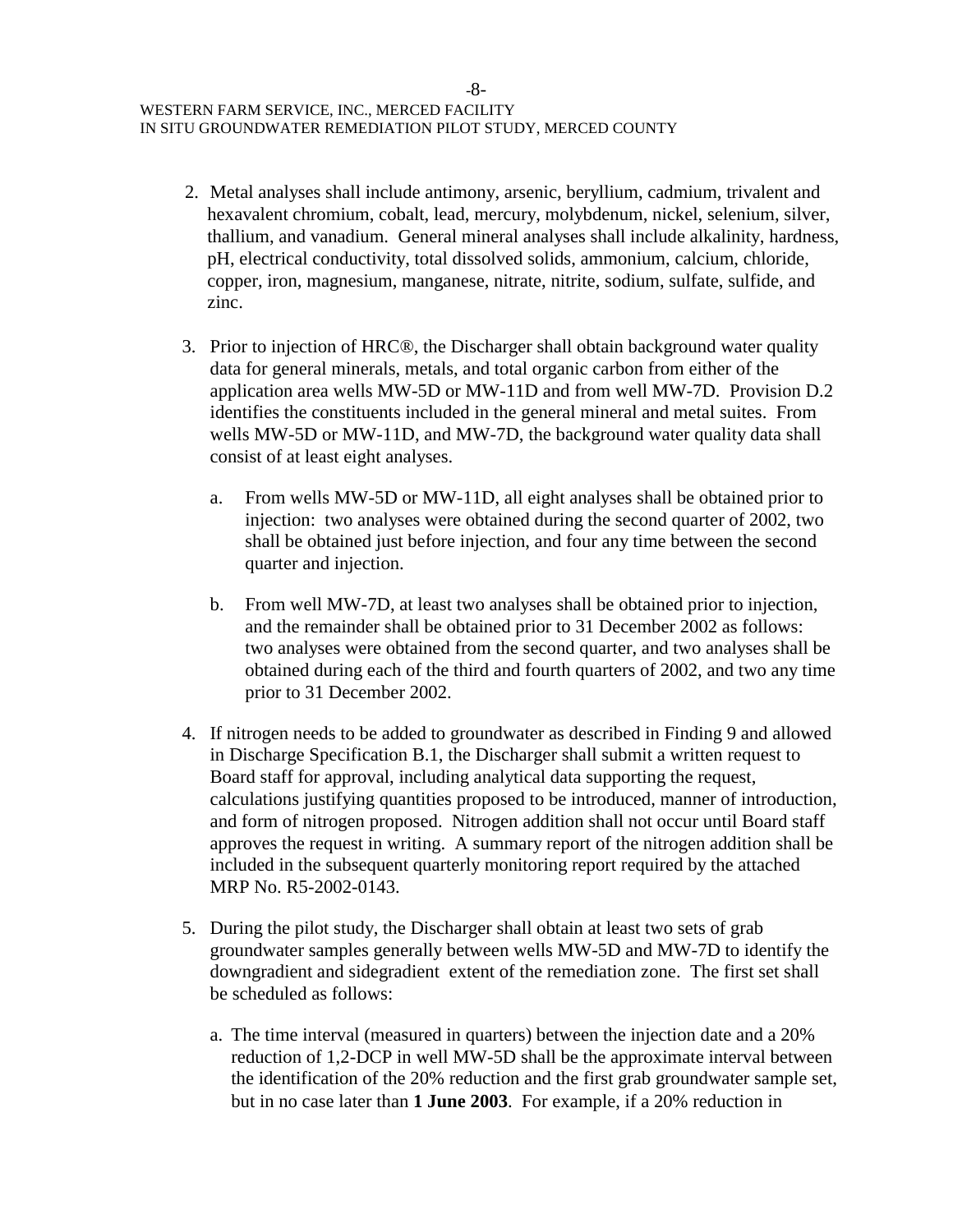1,2,-DCP is observed three months after injection, then the first set of grab groundwater samples shall be obtained about three months after the observation.

- b. The results of the first set of grab groundwater samples shall be used to schedule subsequent sets. For example, if the first set of grab groundwater samples show degradation is rapid and/or its effects are laterally extensive, then the subsequent sets shall be scheduled more frequently than if degradation is slow and/or not laterally extensive. In no case shall grab groundwater sets be obtained less frequently than **annually**.
- 6. All of the following reports shall be submitted pursuant to Section 13267 of the California Water Code. All technical reports required herein that involve planning, investigation, evaluation, or design, or other work requiring interpretation and proper application of engineering or geologic sciences, shall be prepared by or under the direction of persons registered to practice in California pursuant to California Business and Professions Code sections 6735, 7835, and 7835.1. To demonstrate compliance with sections 415 and 3065 of Title 16, CCR, all technical reports must contain a statement of the qualifications of the responsible registered professional(s). As required by these laws, completed technical reports must bear the signature(s) and seal(s) of the registered professional(s) in a manner such that all work can be clearly attributed to the professional responsible for the work.
	- a. Within **60 days** of HRC® injection, the Discharger shall submit a report with the following:
		- (1) complete tabulated results of background monitoring from either wells MW-5D or MW-11D, the upper 90% confidence level of background constituents as described in Provision D.3., and an estimate of the power of the analysis. Tabulated results shall include the sums of the following species concentrations: dissolved nitrogen expressed as nitrogen, dissolved iron, and dissolved sulfur expressed as sulfur;
		- (2) the background monitoring results to date for well MW-7D;
		- (3) any additional background water quality data obtained;
		- (4) a summary report of the HRC® injection, including quantities injected and procedures followed; and
		- (5) a contingency plan describing corrective actions to clean up and abate potential groundwater quality degradation resulting from the HRC® application. The contingency plan may identify different corrective actions appropriate for excursions of different constituents and shall be submitted for staff approval.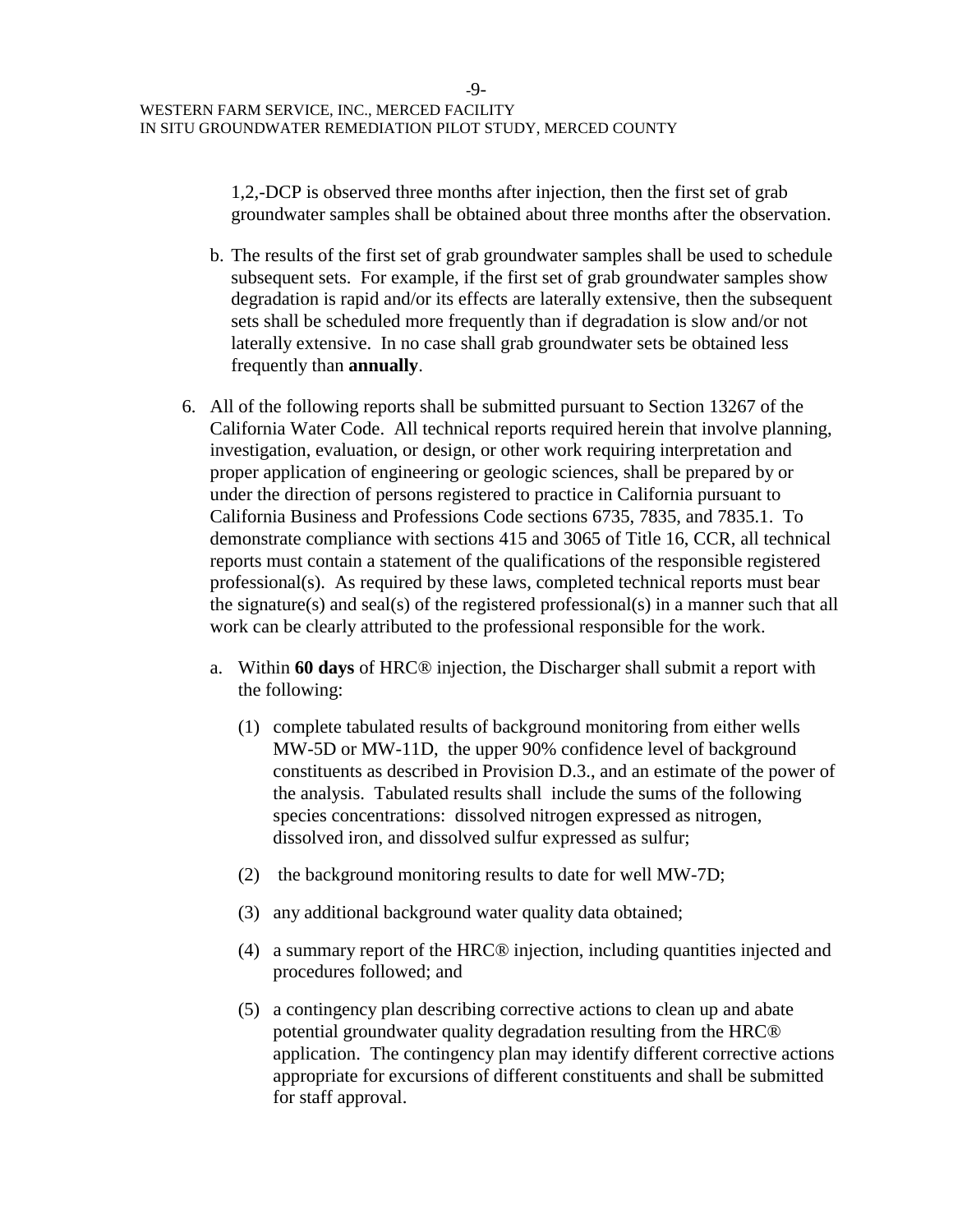- b. By **1 February 2003**, the Discharger shall submit a report containing the complete set of background monitoring data obtained from well MW-7D, the upper 90% confidence level of the background constituents in well MW-7D as described in Provision D.3., and an estimate of the power of the analysis. Tabulated results shall include the sums of the following species concentrations: dissolved nitrogen expressed as nitrogen, dissolved iron, and dissolved sulfur expressed as sulfur. This report may be submitted with the Fourth Quarter 2002 Monitoring Report required by the attached MRP No. R5-2002-0143.
- c. Within 1 month of receiving the analytical results of the grab groundwater samples required in Provision D.5.a., but no later than **1 August 2003**, the Discharger shall submit a report documenting the results. This report may be submitted with the corresponding quarterly or annual report as required in the attached MRP No. R5-2002-0143.
- d. Prior to **1 August 2004**, the Discharger shall submit an effectiveness evaluation report that discusses the feasibility of the remedial technology to treat the constituents of concern, makes recommendations for applying the technology to full scale treatment at this Site, discusses the results of grab groundwater sampling, and provides an estimate of when the application area is expected to return to background concentrations of general minerals, metals, and total organic carbon.. This effectiveness evaluation report may be submitted with the annual progress report required in the attached MRP No. R5-2002-0143. If the pilot study has not progressed enough to provide an effectiveness evaluation, then the annual progress report shall include recommendations and a proposed schedule to implement recommendations.
- 8. If, after seven months following the HRC® injection, a general mineral, metal, or total organic carbon constituent in well MW-7D exceeds the background concentration, as described in Provisions D.3 and D.6.b., the Discharger shall obtain a confirmation sample within **7 days** of receiving the results and shall notify the Regional Board.
- 9. **Within 30 days** of confirming that background concentrations have been exceeded, the Discharger shall submit a work plan to implement the contingency plan described in Provision D.6.a.
- 10. The Discharger shall implement the contingency plan within **30 days** of Board staff approval. Within **2 months** of implementation, the Discharger shall provide a status summary report.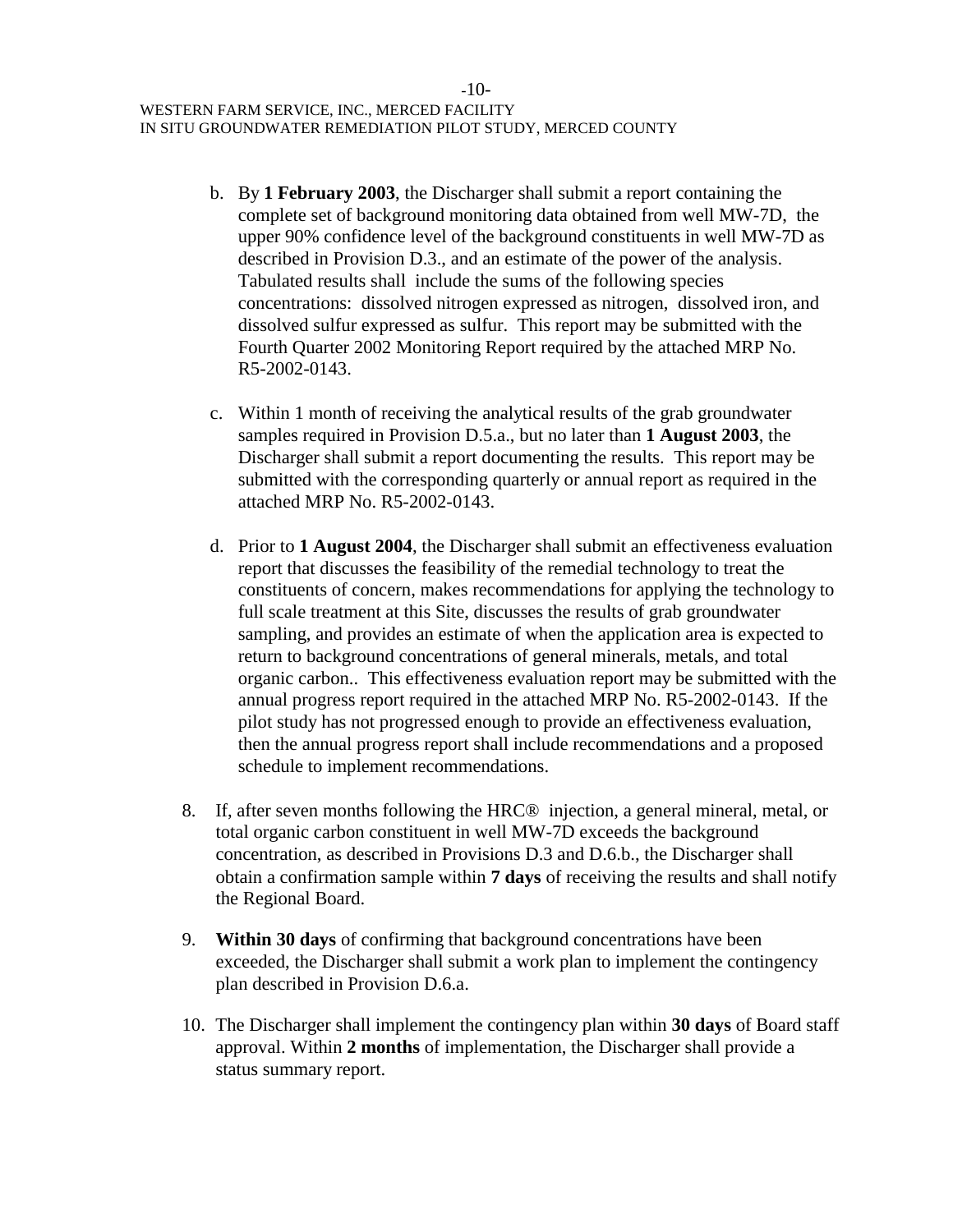- 11. The pilot study shall be concluded when the concentration of general minerals, metals, and total organic carbon attains pre-project conditions as defined by the background analyses in well MW-5D or well MW-11D and as described in Provisions D.3 and D.6.a. If background concentrations are not acheived within four years of implementing the pilot study, the Discharger shall submit a work plan to implement the Contingency Plan described by Provision D.6.a.(5).
- 12. The Discharger shall comply with the attached MRP No. R5-2002-0143, which is part of this Order, and any revisions thereto as ordered by the Executive Officer.
- 13. The Discharger shall comply with the "Standard Provisions and Reporting Requirements for Waste Discharge Requirements," dated 1 March 1991, which are attached hereto and are a part of this Order by reference. This attachment and its individual paragraphs are commonly referenced as "Standard Provision(s)."
- 14. The Discharger shall comply with all conditions of this Order, including timely submittal of technical and monitoring reports as directed by the Executive Officer. Violations may result in enforcement action, including Regional Board or court order requiring corrective action or imposing civil monetary liability, or in revision or rescission of this Order.
- 15. A copy of this Order shall be kept at the discharge facility for reference by operating personnel. Key operating personnel shall be familiar with its contents.
- 16. The Regional Board will review this Order periodically and will revise requirements when necessary.

I, THOMAS R. PINKOS, Acting Executive Officer, do hereby certify the foregoing is a full, true, and correct copy of an Order adopted by the California Regional Water Quality Control Board, Central Valley Region, on 19 July 2002.

> \_\_\_\_\_\_\_\_\_\_\_\_\_\_\_\_\_\_\_\_\_\_\_\_\_\_\_\_\_\_\_\_\_\_\_\_\_\_\_\_ THOMAS R. PINKOS, Acting Executive Officer

**Attachments** 

AST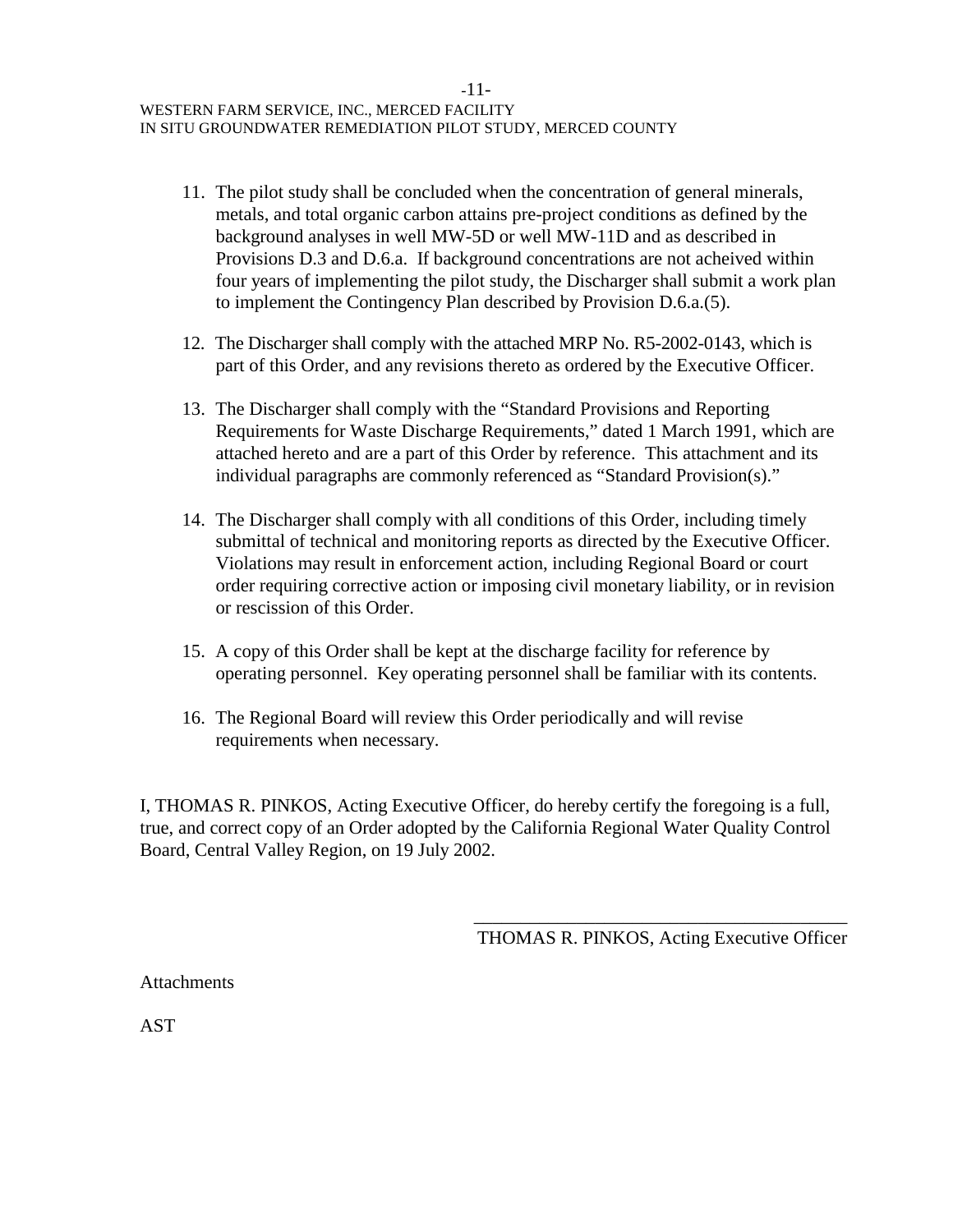#### -12- WESTERN FARM SERVICE, INC., MERCED FACILITY IN SITU GROUNDWATER REMEDIATION PILOT STUDY, MERCED COUNTY

#### INFORMATION SHEET

## ORDER NO. R5-2002-0143 WESTERN FARM SERVICE, INC., MERCED FACILITY IN SITU GROUNDWATER REMEDIATION PILOT STUDY MERCED COUNTY

Groundwater in the second aquifer (about 73 to 83 feet below ground surface) contains nitrate at about 90 mg/l, 1,2-dichloropropane at about 800 ug/l, and 1,2,3-trichloropropane at about 100 ug/l, all above their respecitve water quality objectives. This pilot study evaluates the potential of a proprietary polylactate compound, Hydrogen Releasing Compound (HRC®) to create anaerobic conditions in the groundwater in the application area. Under anaerobic conditions, nitrate and the chlorinated organic compounds are to be degraded by indigenous microorganisms.

The remedial process depends upon stimulating growth of a consortium of indigenous microbes by providing a carbon substrate in the form of HRC®. Microbial metabolism obtains energy by oxidizing a compound and reducing another compound. Different amounts of energy can be obtained from different compounds. The first compounds to be utilized as electron acceptors are those that provide the most energy, conferring a competitive advantage to these organisms. Aerobic microbes will consume carbon first using oxygen until it is depleted, as oxygen provides the most energy. After oxygen depletion, a succession of anaerobic microbes become dominant, oxidizing carbon and reducing the specific compounds upon which their metabolism depends. In general, nitrate is the next compound in sequence to be reduced, then iron, sulfate, and chlorinated organic compounds.

The waste products of anaerobic metabolism (the reduced compounds), such as propionic acid, propene, carbon dioxide, methane, hydrogen sulfide, reduced iron, and ammonium, in addition to chlorinated organic compounds, in turn become electron sources for other microbes, and the previously oxidized compounds become electron receptors. This is the basis of geochemical cycling of nutrients. When the carbon provided by the HRC® is exhausted, the system slowly returns to the initial conditions. Some gaseous products, such as nitrogen gas, methane, and carbon dioxide, may migrate into the soil column before being consumed in the aquifer, and are subject to microbial degradation within the soil column. Some of the transformations are not reversible, such as removal of chlorine molecules from the chlorinated organic compounds, or degradation of compounds containing more than two carbon molecules.

If the HRC® is successful in degrading chlorinated organic compounds, there will be an increase in chloride. Other pilot projects using HRC® have shown that this process is slow, and chlorinated organic compounds may begin to be degraded about one year after application.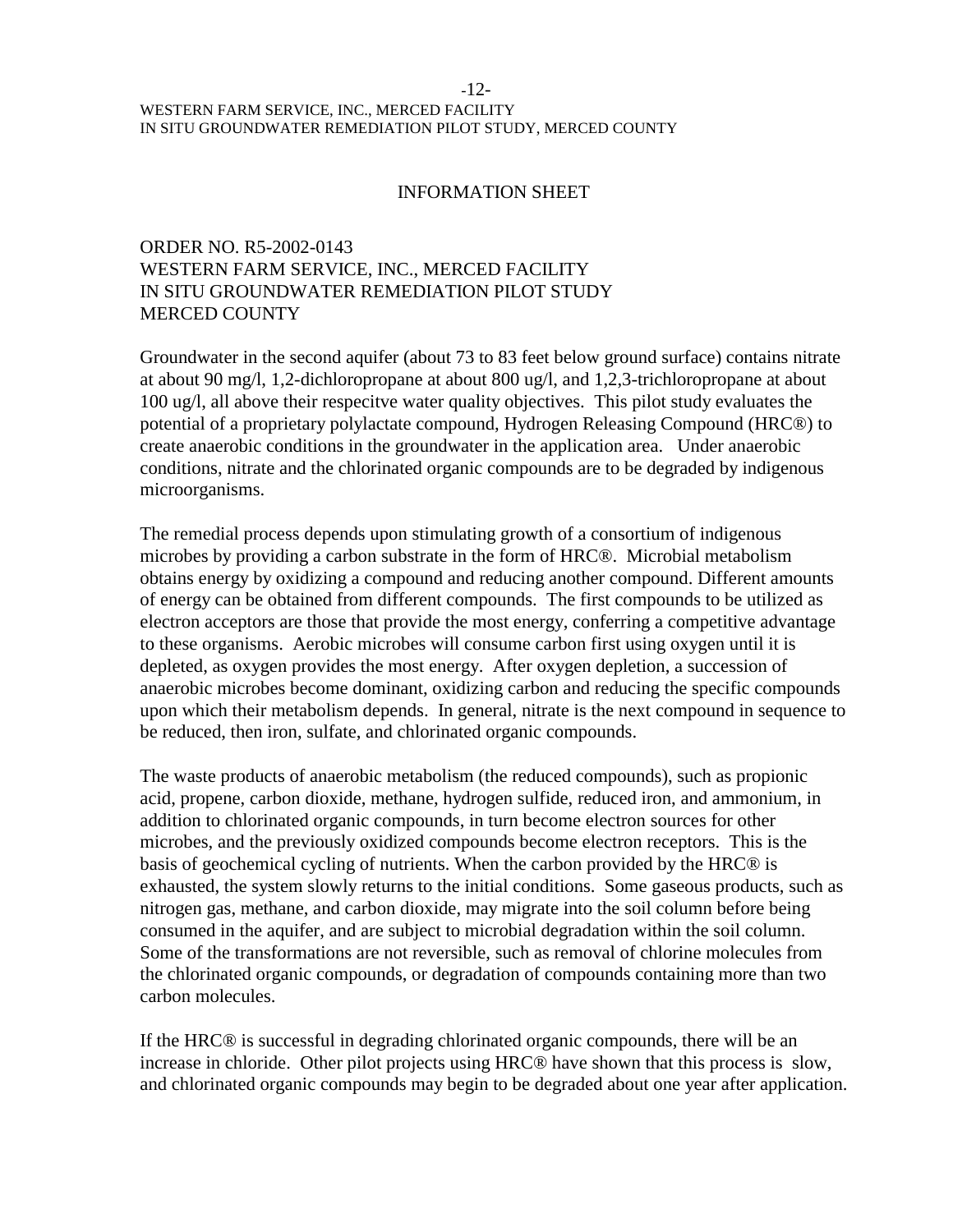#### -13- WESTERN FARM SERVICE, INC., MERCED FACILITY IN SITU GROUNDWATER REMEDIATION PILOT STUDY, MERCED COUNTY

### CALIFORNIA REGIONAL WATER QUALITY CONTROL BOARD CENTRAL VALLEY REGION

## MONITORING AND REPORTING PROGRAM NO. R5-2002-0143 CALIFORNIA WATER CODE SECTION 13267 FOR WESTERN FARM SERVICE, INC. MERCED FACILITY IN SITU GROUNDWATER REMEDIATION PILOT STUDY MERCED COUNTY

This monitoring and reporting program (MRP) incorporates requirements for monitoring of the progress of the remediation pilot study and groundwater. This MRP is issued by the Executive Officer of the California Regional Water Quality Control Board, Central Valley Region (Regional Board) pursuant to California Water Code Section 13267. Western Farm Service, Inc. (Discharger) is required to comply with this MRP. The Discharger shall not implement any changes to this MRP unless and until a revised MRP is issued by the Executive Officer. Groundwater sampling and reporting outlined in MRP No. 97-809 is still required as specified.

All samples shall be representative of the volume and the nature of the discharge and matrix of the sampled medium. The time, date, and location of each grab sample shall be recorded on the sample chain of custody form.

# **REMEDIATION PILOT STUDY MONITORING**

Monitoring of the HRC® pilot study will consist of groundwater samples collected from MW-4D, MW-5D, MW-11D, MW-7D, and the domestic well at 5510 East Highway 140, owned by Mr. John Hernandez. The domestic well at 5510 East Highway 140 shall be sampled and analyzed for nitrogen, ammonium, fumigants, volatile organic compounds, general minerals, and metals as specified in the following table. Split samples will be obtained from this domestic well for four consecutive quarters and one set of samples shall be sent to a California certified laboratory of Mr. John Hernandez' choice for the listed analyses. Samples shall be analyzed for the following constituents. These analyses shall be completed by a State certified laboratory and shall follow standard EPA protocol.

| <b>Remeatation 1 not bludy monitoring Table</b> |                     |                    |                  |  |
|-------------------------------------------------|---------------------|--------------------|------------------|--|
|                                                 |                     | <b>Maximum</b>     |                  |  |
|                                                 |                     | <b>Detection</b>   |                  |  |
| <b>Constituents</b>                             | Method <sup>1</sup> | Limit <sup>2</sup> | <b>Frequency</b> |  |

# **Remediation Pilot Study Monitoring Table**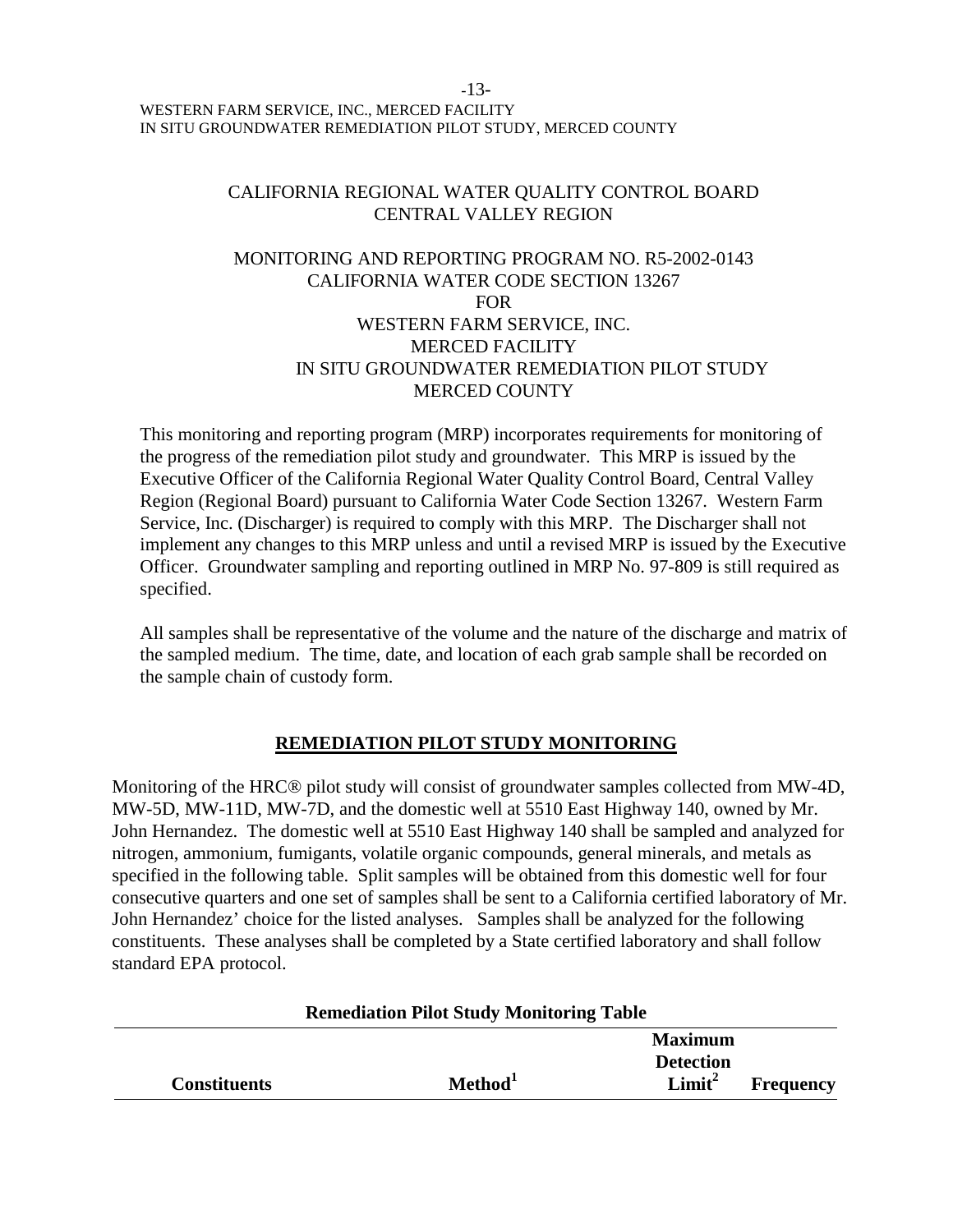#### MONITORING AND REPORTING PROGRAM NO. R5-2002-0143  $-14-$ WESTERN FARM SERVICE, INC., MERCED FACILITY IN SITU GROUNDWATER REMEDIATION PILOT STUDY, MERCED COUNTY

|                                  | Keniculation I not bludy tribintoring Table, con t. | <b>Maximum</b>     |                        |
|----------------------------------|-----------------------------------------------------|--------------------|------------------------|
|                                  |                                                     | <b>Detection</b>   |                        |
| <b>Constituents</b>              | Method <sup>1</sup>                                 | Limit <sup>2</sup> | <b>Frequency</b>       |
| Depth to Groundwater             | $---$                                               | $0.01$ ft          | Quarterly              |
| <b>Total Oxidizable Nitrogen</b> | EPA 353.2                                           | $1 \text{ mg}/1$   | Quarterly              |
| Ammonium                         | EPA 350.1                                           | $0.5$ mg/l         | Quarterly              |
| Fumigants                        | EPA 504.1                                           | $0.02 \mu g/l$     | Quarterly              |
| (including)                      |                                                     |                    |                        |
| 1,2,3-trichloropropane)          |                                                     |                    |                        |
| Volatile Organic                 | <b>EPA 8260B</b>                                    | $5 \mu g/l$        | Quarterly              |
| Compounds (including             |                                                     |                    |                        |
| 1,2-dichloropropane)             |                                                     |                    |                        |
| Chloride                         | EPA 300, 325, 9056, or SM 4110                      | $5 \text{ mg}/l$   | Quarterly <sup>3</sup> |
| Sulfide                          | EPA 376, or SM 4500                                 | $0.1$ mg/l         | Quarterly $3$          |
| Sulfate                          | EPA 300, 375, 9056 or SM 4110 or                    | $1 \text{ mg}/1$   | Quarterly <sup>3</sup> |
|                                  | 4500                                                |                    |                        |
| Alkalinity                       | EPA 310, or SM 2320                                 | $10 \text{ mg/l}$  | Quarterly $3$          |
| Carbon dioxide (dissolved)       | SM 4500, or ASTM D1945                              | $0.01$ mg/l        | Quarterly <sup>3</sup> |
| Methane (dissolved)              | RSK 175M, or ASTM D1945                             | $0.01$ mg/l        | Quarterly <sup>3</sup> |
| <b>Total Organic Carbon</b>      | EPA 415, 9060, or SM 5310                           | $1 \text{ mg}/1$   | Quarterly <sup>3</sup> |
| General Minerals <sup>4</sup>    | Various                                             | Various            | Quarterly <sup>5</sup> |
| Metals <sup>6</sup>              | Various                                             | Various            | Annually               |

# **Remediation Pilot Study Monitoring Table, con't.**

 $<sup>1</sup>$  If necessary, equivalent analytical methods may be used. The Discharger shall provide written justification.</sup>

2 For nondetectable results

 $3$  Analyses to be obtained from wells MW-4D, MW-5D, MW-11D, and MW-7D.

<sup>4</sup> General Minerals include: alkalinity, hardness, pH, electrical conductivity, total dissolved solids, calcium, chloride, copper, iron, magnesium, manganese, sodium, sulfate, and zinc.

<sup>5</sup> General Mineral scan required quarterly in wells MW-7D and the domestic well at 5510 East Highway 140, and annually in the  $2<sup>nd</sup>$  quarter (April – June) in MW-4D, MW-5D, MW-11D.

<sup>6</sup> Metals include: antimony, arsenic, beryllium, cadmium, trivalent and hexavalent chromium, cobalt, lead, mercury, molybdenum, nickel, selenium, silver, thallium, and vanadium.

### **REPORTING**

In reporting monitoring data, the Discharger shall arrange the data in tabular form so that the date, sample type (e.g., influent, effluent, groundwater, etc.), and reported analytical result for each sample are readily discernible. The data shall be summarized in such a manner to clearly illustrate compliance with waste discharge requirements and spatial or temporal trends, as applicable. The results of any monitoring done more frequently than required at the locations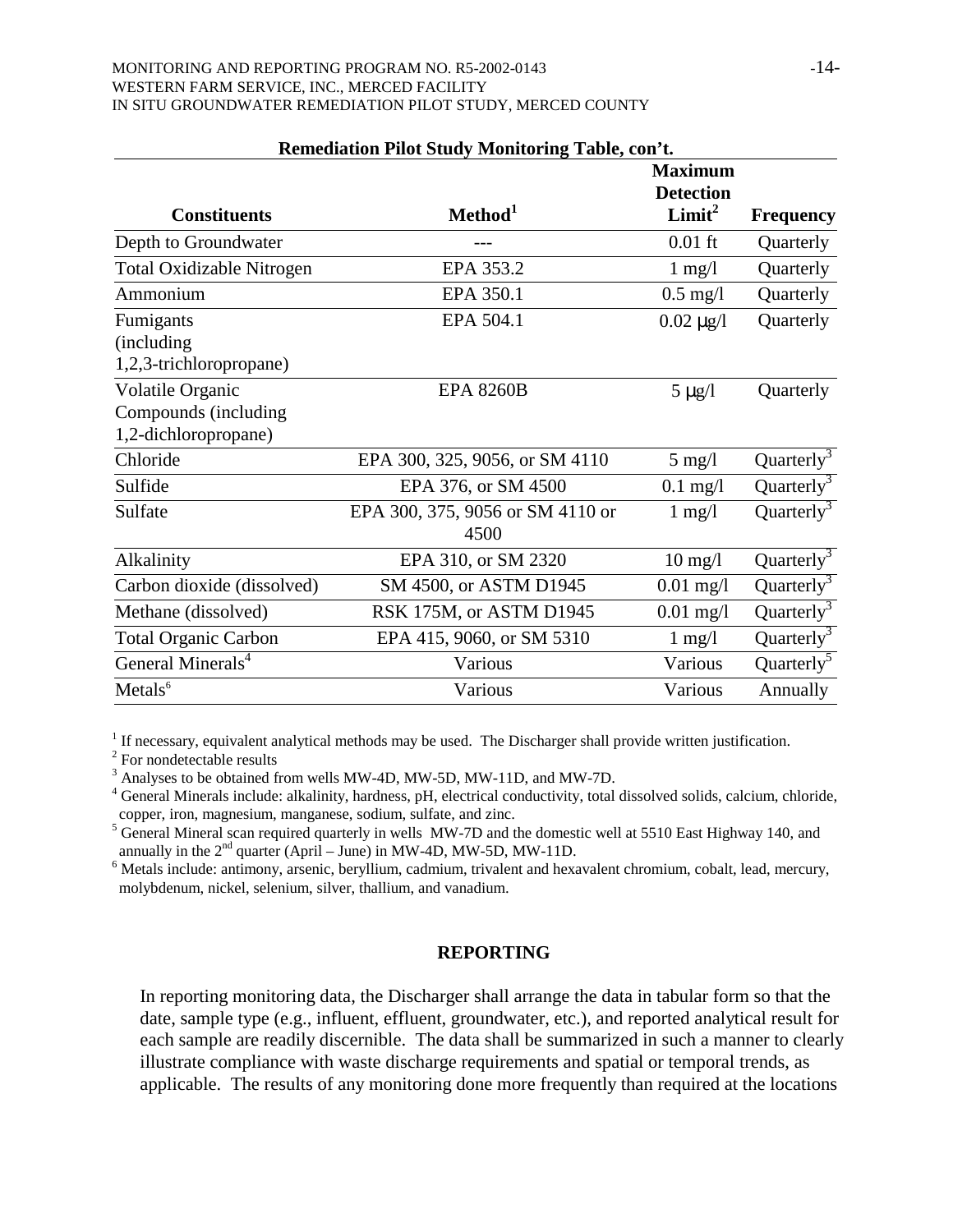#### WASTE DISCHARGE REQUIREMENTS ORDER NO. R5-2002-0143 15 WESTERN FARM SERVICE, INC., MERCED FACILITY IN SITU GROUNDWATER REMEDIATION PILOT STUDY, MERCED COUNTY

specified in the Monitoring and Reporting Program shall also be reported to the Regional Board.

As required by the California Business and Professions Code Sections 6735, 7835, and 7835.1, all Groundwater Monitoring Reports shall be prepared under the direct supervision of a Registered Engineer or Geologist and signed by the registered professional.

## A. Quarterly Monitoring Reports

Quarterly reports shall be submitted to the Board by the **1st day of the second month following the end of each calendar quarter (i.e., by 1 February, 1 May, 1 August, and 1 November**) until general minerals and metals are less than or equal to background concentrations as described in Provisions D.3 and D.6 of the WDR. The reports may be submitted with the quarterly monitoring reports required by MRP No. 97-809. At a minimum, the reports shall include:

- 1. A narrative description of all preparatory, monitoring, sampling, and analytical testing activities for the groundwater monitoring. The narrative shall be sufficiently detailed to verify compliance with the WDR, this MRP, and the Standard Provisions and Reporting Requirements. The narrative shall be supported by field logs for each well documenting depth to groundwater; parameters measured before, during, and after purging; calculation of casing volume; total volume of water purged, etc.;
- 2. Copies of all laboratory analytical report(s); and
- 3. Cumulative data tables containing the water quality analytical results and depth to groundwater.
- 4. Results of any grab groundwater samples obtained during the quarter, and a discussion thereof.

### **B. Annual Report**

An annual report shall be submitted to the Board by **1 August** of each year. This report shall contain an evaluation of the effectiveness and progress of the remediation, and may be submitted with the second quarter monitoring report. The annual report shall contain the following minimum information:

- 1. Tabular summaries of all data collected during the previous year;
- 2. Graphical summaries of key indicators of remedial progress;
- 3. Groundwater contour maps containing all data obtained during the previous year;